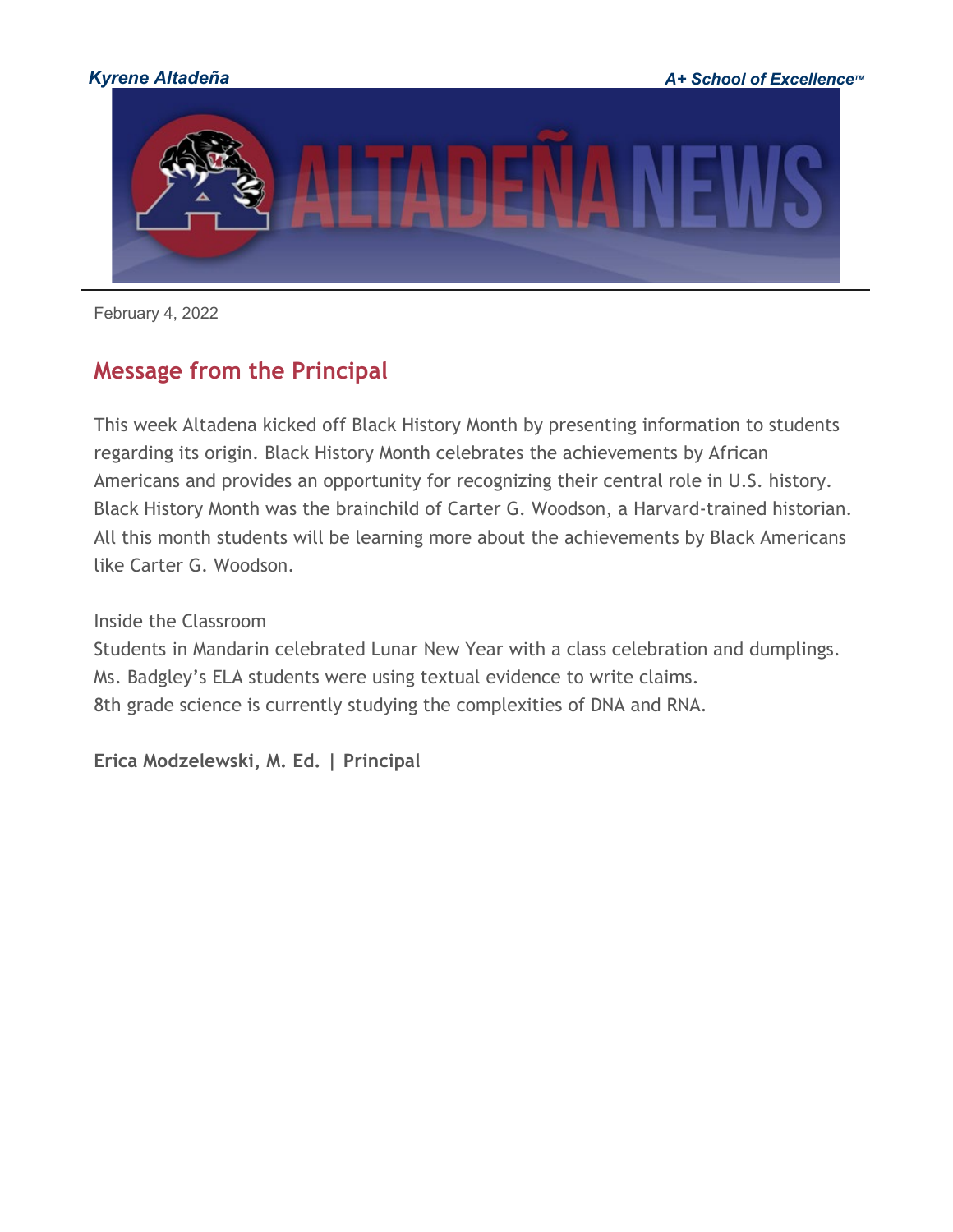Sth Grade<br>Personal Ads

Parents.

Buy your child an ad space in Everyone's yearbook! Here's your chance to say "I Love You" and "Congratulations" for finishing Middle School. You choose the message and the pictures. The yearbook staff will design an ad that shows off your child's personality.

> Hurry! **Limited Space is Available!**



To order an ad or yearbook, go Walsworth.com Ads are \$20.00 for 1/8 page or \$40.00 for a 1/4 page.

#### **Learning Lab is in session**

Learning Lab provides students with a quiet place to work on homework or get help from Altadeña teachers. Sessions are held in the Altadeña library.

Tuesday & Thursday mornings from 7:30 – 8:10 am

Tuesday & Thursday afternoons from 3:05 – 4:00 pm

All students must be picked up promptly at 4:00 pm.



**State Assessment Testing dates:** Please note the dates and times your student will be testing to avoid scheduling outside appointments for your student during those times if possible.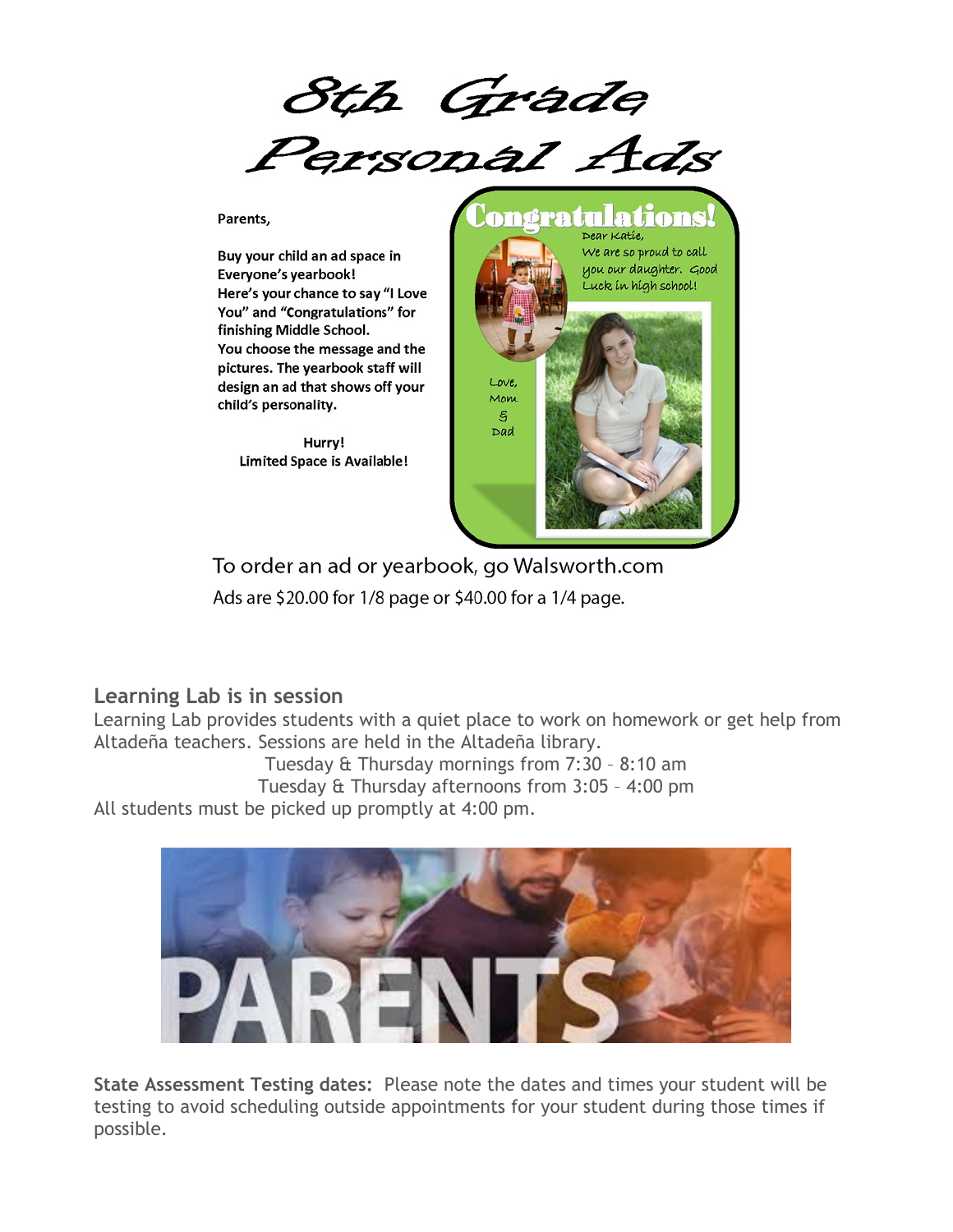All students will be testing with their 6th period teacher. Here are the dates and times that Altadeña teachers will administer the AASA state assessments to all students:

| Feb. 11            | 6th-8th grade Field Writing Test; 1:02-3:05 pm                  |
|--------------------|-----------------------------------------------------------------|
| Feb. 14 & 15       | 6th-8th grade Field Writing Test Make Ups 8:15-10:15 am         |
| March 31           | 8th grade only AzSCI Part 1; During Science Class               |
| April 1            | 8th grade only AzSCI Part 2; During Science Class               |
| April 4            | 8th grade only AzSCI Make Ups; 8:15 -10:11 am                   |
| April 6-           | 6th-8th grade AASA Writing Test; 8:15-11:29 am                  |
| April 7 & 8        | 6th-8th grade AASA Writing Test Make Ups; 8:15 - 11:29          |
| April 11           | 6th-8th grade ELA Part 1 and Math Part 1; 8:15 -11:29 am        |
| April 12           | 6th-8thgrade ELA Part 2 and Math Part 2; 8:15 am -11:29 am      |
| <b>April 13-14</b> | 6th-8th grade ELA and Math Part 1 and 2 Make Ups; 8:15-11:29 am |

**Elective Interest Forms for 2022-2023 School Year**

Each spring we gather information to complete middle school schedules for the following year. The week of February 7, your student will bring home an elective interest form along with course descriptions for each course. Please review, complete, and sign the paper elective interest form. In the coming weeks, students will complete their online elective interest form with the support of school staff.

#### Coming soon:

Parent/Teacher Conferences will kick off the week of February 23rd. Be on the lookout for communication from your child's teachers regarding a conference schedule. The conferences will take place via Zoom. Please note: Both February 23rd and February 24th will be **early release days** with dismissal at 1:05 pm.



## **Panther Paws Theater Spring Musical**

Panther Paws Theater is proud to announce the Spring Musical production of Matilda Jr. There will be an informational meeting on Monday, February 7th after school in Room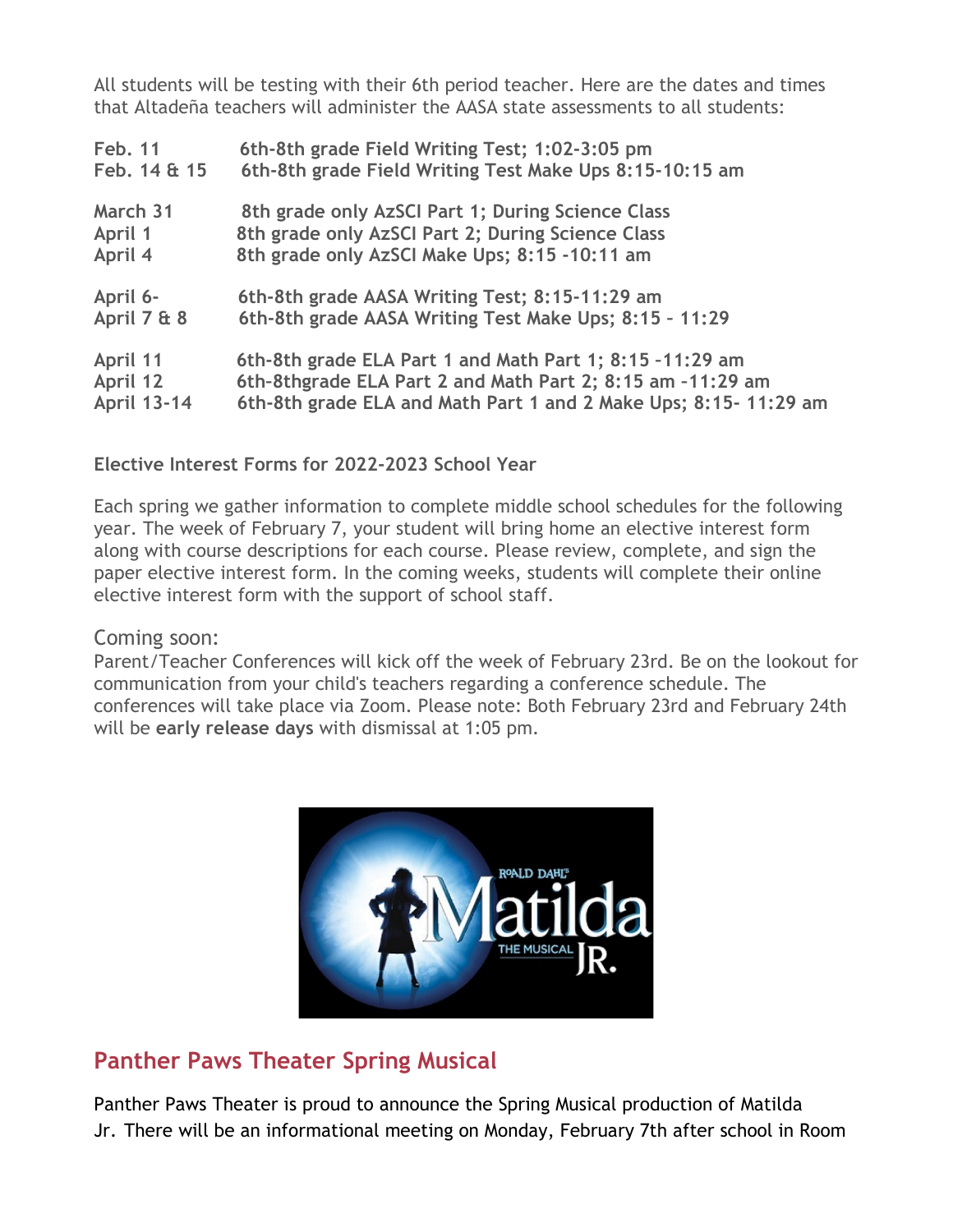305. Auditions will be held on Tuesday, February 8th and Thursday, February 10th after school in Room 305. Any questions, please contact Mrs. Hensley.



Panther Athletes be Proud!

Sports Final Scores this week:

JV Boys Basketball beat KMS, 41-27

JV Girls Softball beat Akimel, 7-3

Varsity Girls Soccer finished their season with an impressive 12 - 0 record, finishing by beating Akimel, 3-2. JV Girls Soccer beat Akimel, 6-3.

Congratulations to all the Amazing Panther Teams for an amazing season!



## **Congratulations to Panther Wrestlers**

Kudos to Everest Leydecker and Ke Aloha Stovaw for coming in 1st place in their weight classes.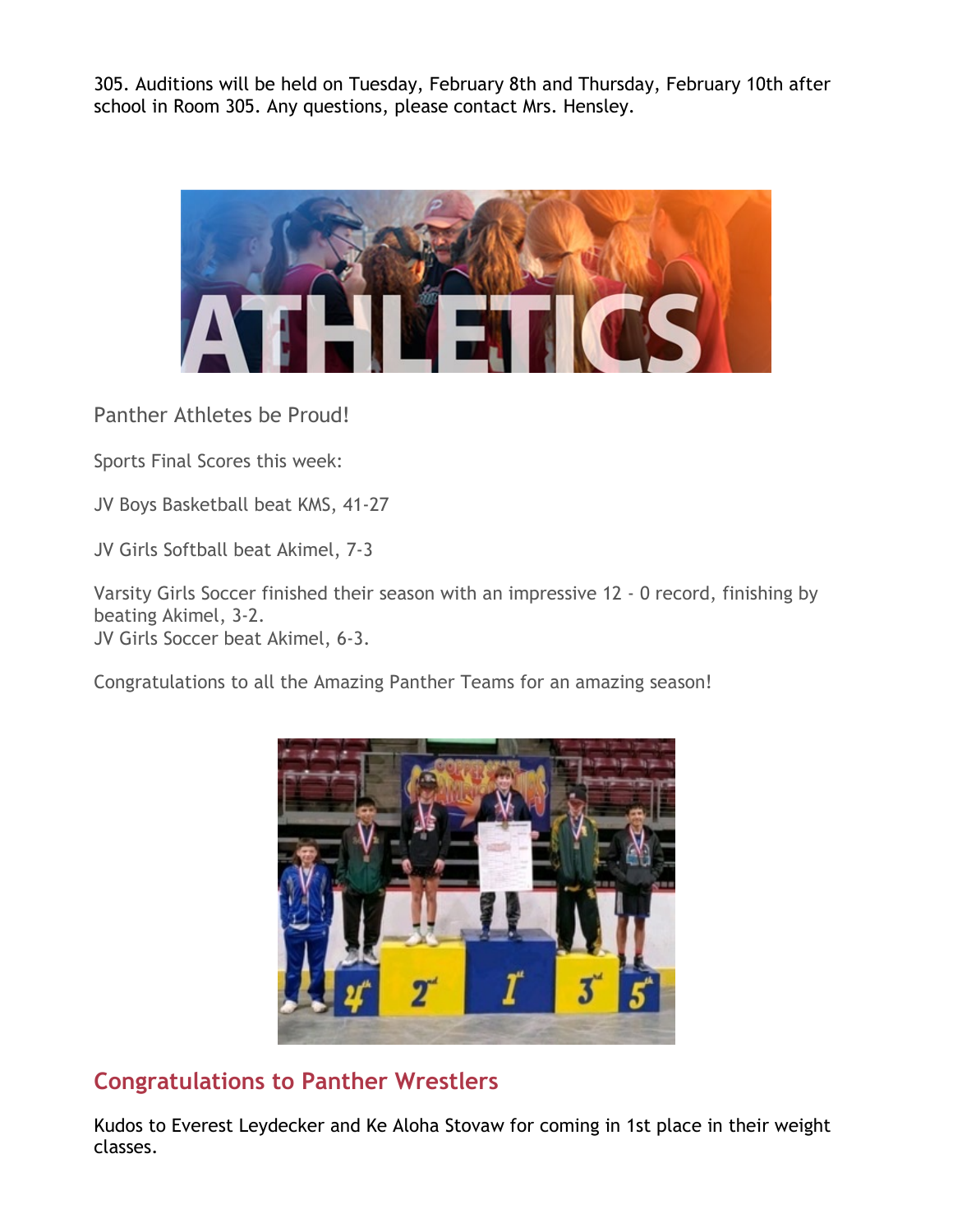Spring Sports Ahead

Spring Sports Registration is now open! You can access try-out and online registration information from your computer, tablet, or mobile device. To register for a sport please visit [https://az](https://az-kyrene.intouchreceipting.com/)[kyrene.intouchreceipting.com/](https://az-kyrene.intouchreceipting.com/)

Track and Field registration deadline: March 1, 2022 Boys Baseball registration deadline: February 10, 2022 Girls Basketball registration deadline: February 10, 2022 Please contact Ms. Saccoman, Athletic Secretary for additional details.



### Valentines for Veterans

Kyrene School District is partnering with Congressman Stanton in collecting Valentines for Veterans. We are asking our Altadeña students and families to create a Valentine for a Veteran between now and February 11. Valentines can be handmade or be store-bought but should be unsealed and contain no candy. This gives our Altadeña students a great opportunity to brighten the days of our Veterans, thank them for their service and remind them that they are loved and important. Students may bring their valentines to their classroom teacher or the front office. Valentines will be picked up from Congressman Stanton's office on Friday, February 11, 2022. This is a great opportunity for our students to connect in a positive way with our community and to spread a little kindness. Thank you for your support of this project!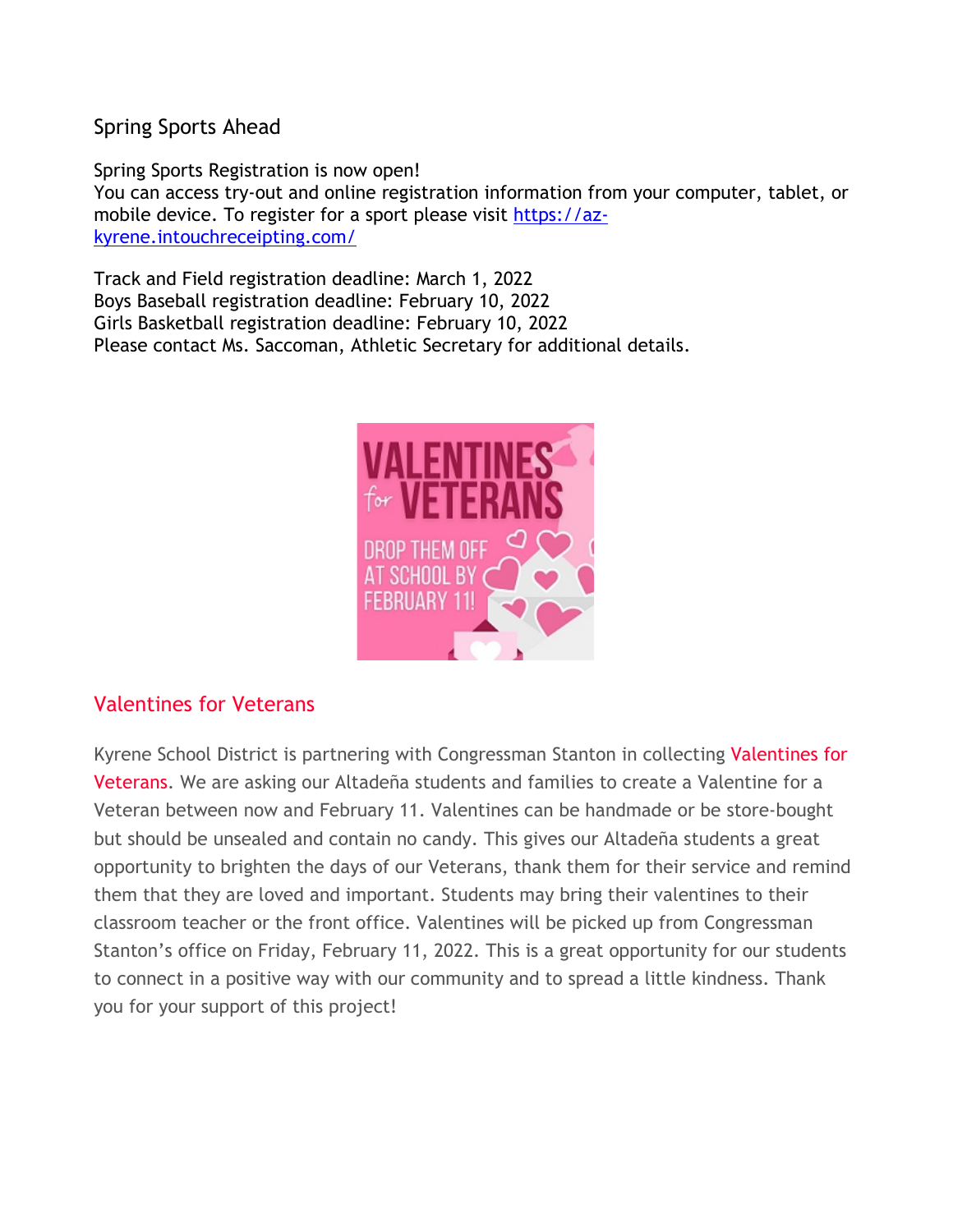

## From PTSO

All parents are invited to attend our February General Meeting on Wednesday the 9th from 8:30 – 9:30am. Altadena's new SRO officer, Phoenix Police Officer Bob Sander will give a short presentation on "Kids and Social Media and What Parents Need to Know". We will also be discussing open positions for next year's PTSO Board, voting on spring funding needs, and discussing plans/needs for the 8th grade dance.

Due to the large number of 8th grade parents serving on this year's PTSO, the following positions are open for next year:

President Vice-President **Secretary Treasurer** Financial Secretary Hospitality Chair Family Dinner Nights 8th Grade Dance

If you are interested in any of these positions or would like to learn more about the responsibilities of each role, please visit [https://altadenaptso.org/ptso](http://track.spe.schoolmessenger.com/f/a/NcvqTIOVGaOVQQyM5hA1Gw%7E%7E/AAAAAQA%7E/RgRj3vDuP0TbaHR0cDovL3RyYWNrLnNwZS5zY2hvb2xtZXNzZW5nZXIuY29tL2YvYS9hbGtNMFVJdXhSOGZGU1U4VU9qcGZBfn4vQUFBQUFRQX4vUmdSajFhZW1QMFF4YUhSMGNITTZMeTloYkhSaFpHVnVZWEIwYzI4dWIzSm5MM0IwYzI4dFltOWhjbVF2STJKdllYSmtiV1Z0WW1WeWMxY0hjMk5vYjI5c2JVSUtZZDhtZFBSaENTNWNoMUlUWTJoeWFYTjBhVzVBZEhkcGJtRjZMbU52YlZnRUFBQUFBUX5-VwdzY2hvb2xtQgph-W69_WFKp4_VUhBzcmF0aEBreXJlbmUub3JnWAQAAAAB)[board/#boardmembers](http://track.spe.schoolmessenger.com/f/a/NcvqTIOVGaOVQQyM5hA1Gw%7E%7E/AAAAAQA%7E/RgRj3vDuP0TbaHR0cDovL3RyYWNrLnNwZS5zY2hvb2xtZXNzZW5nZXIuY29tL2YvYS9hbGtNMFVJdXhSOGZGU1U4VU9qcGZBfn4vQUFBQUFRQX4vUmdSajFhZW1QMFF4YUhSMGNITTZMeTloYkhSaFpHVnVZWEIwYzI4dWIzSm5MM0IwYzI4dFltOWhjbVF2STJKdllYSmtiV1Z0WW1WeWMxY0hjMk5vYjI5c2JVSUtZZDhtZFBSaENTNWNoMUlUWTJoeWFYTjBhVzVBZEhkcGJtRjZMbU52YlZnRUFBQUFBUX5-VwdzY2hvb2xtQgph-W69_WFKp4_VUhBzcmF0aEBreXJlbmUub3JnWAQAAAAB) or email [president@altadenaptso.org.](mailto:president@altadenaptso.org)